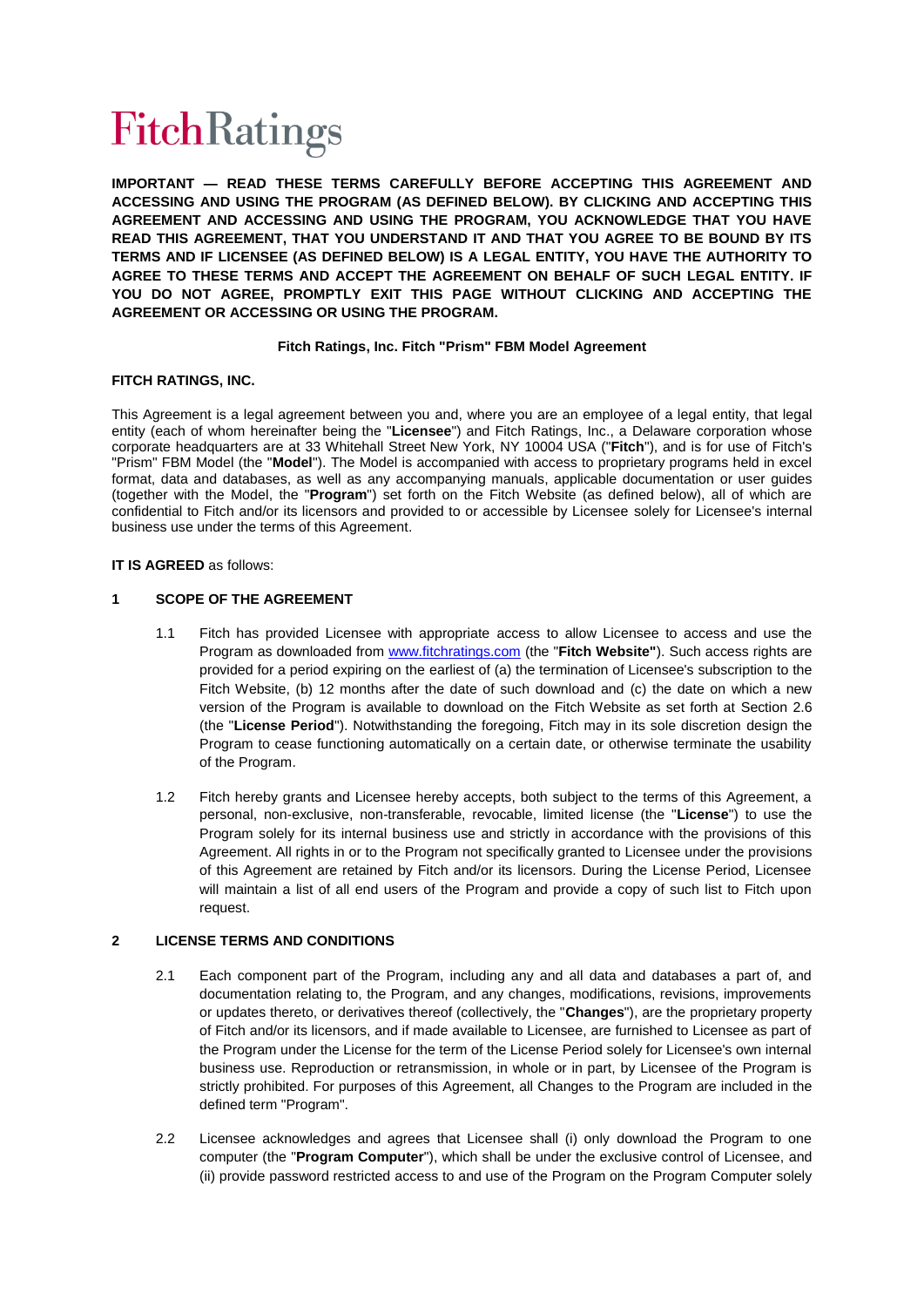to Licensee and its employees who need to have access to and use of the Program as part of their services to and for Licensee. Upon Licensee's request and Fitch's prior written consent, Fitch may, in its sole discretion, permit Licensee to download the Program to additional computers under Licensee's exclusive control.

- 2.3 Except (i) as may be specifically permitted under the provisions of this Agreement, (ii) for ordinary and usual caching by Licensee's computer and/or server, or (iii) with Fitch's prior written consent, no portion of the Program may be copied, in whole or in part by Licensee. Neither Licensee nor anyone acting for or on behalf of Licensee shall: (a) change, modify, reverse compile, make alterations, disassemble or otherwise reverse engineer the Program or any portion thereof; or (b) otherwise copy all or any portion of any database accessible through or a part of the Program.
- 2.4 Licensee acknowledges and agrees that: (a) the Program and portions of associated documentation, concepts, ideas, systems, formats, lay-outs or processes are proprietary and confidential to Fitch and/or Fitch's licensors; (b) the Program and all components and any applicable rights in patents, copyrights and trade secrets of or related thereto, are owned by and remain in, Fitch and/or its licensors; and (c) Licensee shall not publicly disclose or use the Program, except in strict compliance with this Agreement and applicable documentation and instructions. Furthermore, Licensee shall not do anything inconsistent with or contrary to Fitch's and/or its licensors' title to and ownership of the Program.
- 2.5 Licensee represents and warrants to Fitch that (a) the end user accessing and downloading the Program has the authority and power on behalf of Licensee to enter into and comply with Licensee's obligations under this Agreement, (b) this Agreement is binding on Licensee, and (c) the restrictions placed upon Licensee by this Agreement are reasonable and necessary. Licensee indemnifies and agrees to hold Fitch harmless from and against any and all losses, claims, damages and expenses including, but not limited to, attorneys' and experts' fees related to or which result from Licensee's breach of this Agreement, Licensee's use or disclosure of the Program, the results obtained by Licensee from its use of the Program or Licensee's decisions or actions making use of or involving such results, or any action by any of Licensee's clients or customers relating to the Program or Licensee's use of results therefrom.
- <span id="page-1-0"></span>2.6 Fitch intends to periodically revise or update the Program or any elements of it. Fitch will not, and assumes no responsibility to, inform the Licensee of any such revisions or updates, and it is the responsibility of the Licensee to ensure that it is using the latest Program or part thereof by visiting the Fitch Website. **FITCH ACCEPTS NO RESPONSIBILITY OR LIABILITY WITH RESPECT TO LICENSEE'S USE OF A NON-CURRENT PROGRAM**.

## **3 TERMINATION**

- 3.1 Fitch may terminate this Agreement and Licensee's use of the Program at any time without notice, with or without cause by Licensee. Promptly after a termination of this Agreement, regardless of the reason for such termination, Licensee shall cease all use of the Program and Licensee shall delete the Program and all parts thereof from Licensee's computer(s). If requested by Fitch, Licensee shall certify such return and/or destruction of the Program to Fitch in writing.
- 3.2 Section[s 2](#page-0-0) through [5](#page-3-0) will survive termination of this Agreement.

## **4 DISCLAIMER OF WARRANTIES AND REPRESENTATIONS; LIMITATION OF LIABILITY**

4.1 LICENSEE ACKNOWLEDGES AND AGREES THAT THE PROGRAM AND ITS COMPONENTS ARE PROVIDED SOLELY FOR LICENSEE'S INTERNAL BUSINESS USAGE ON AN "AS-IS" BASIS, THAT THE PROGRAM AND ITS DATA AND DATABASES MAY CONTAIN ERRORS AND DEFECTS AND THAT FITCH HAS NOT MADE ANY REPRESENTATIONS OR WARRANTIES REGARDING THE ACCURACY, PERFORMANCE OR RELIABILITY OF THE PROGRAM, OR ANY COMPONENTS THEREOF, OR LICENSEE'S USE OR ACCESS THEREOF OR THERETO OR ANY INFORMATION OR DATA LICENSEE OBTAINS FROM THE USE OF SUCH PROGRAM. FITCH DOES NOT REPRESENT OR WARRANT THAT THE PROGRAM, ITS COMPONENTS, ITS DATA, INFORMATION, CONTENT OR OTHER MATERIAL WILL MEET LICENSEE'S REQUIREMENTS, THAT THE OPERATION OF ANY DATABASE, MATERIAL OR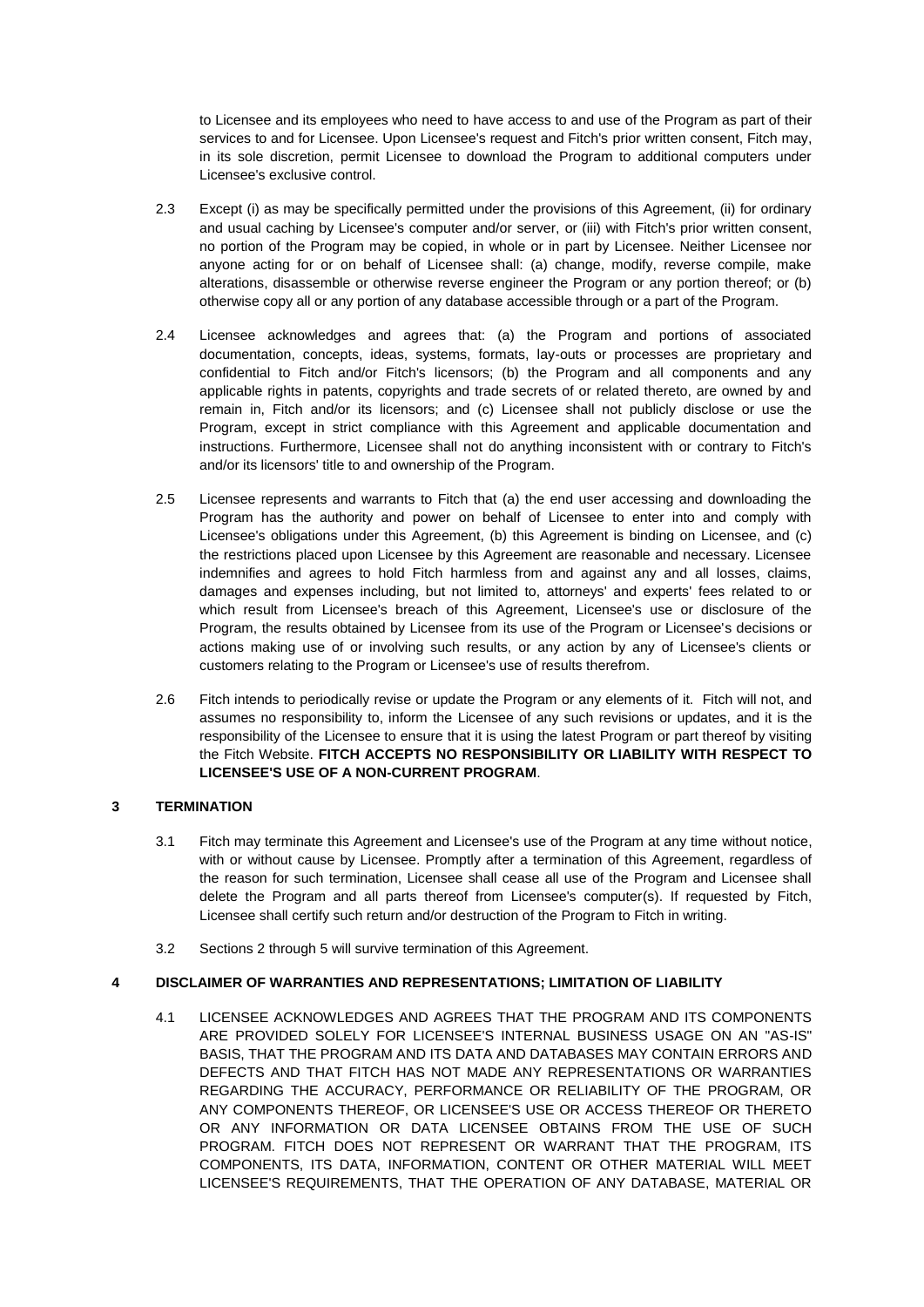OTHER PRODUCT, OR ANY THIRD PARTY SERVICES, PROGRAMS, SYSTEMS OR DATA USED WITH OR THROUGH THE PROGRAM OR PROVIDED THEREWITH BY FITCH, WILL BE UNINTERRUPTED OR FREE FROM ERRORS, BUGS OR SOFTWARE VIRUSES (INCLUDING BUT NOT LIMITED TO WORMS, TROJAN HORSES, CANCERS OR OTHER HARMFUL COMPONENTS (COLLECTIVELY, "**VIRUSES**")) OR THAT ANY DEFECTS IN SUCH PROGRAM, INFORMATION, SERVICES, SYSTEMS, DATABASES OR MATERIALS WILL BE OR CAN BE CORRECTED. FITCH DISCLAIMS ALL IMPLIED WARRANTIES INCLUDING, BUT NOT LIMITED TO THE IMPLIED WARRANTIES OF MERCHANTABILITY, SUITABILITY AND FITNESS FOR A PARTICULAR PURPOSE, AS WELL AS NON-INFRINGEMENT.

- 4.2 THE PROGRAM MAY BE ONE COMPONENT USED BY FITCH TO ASSIGN A RATING OR DETERMINE A RATING OUTLOOK, BUT DOES NOT ITSELF ESTABLISH A RATING AND SHOULD NOT BE RELIED ON FOR THAT PURPOSE. OUTPUT FROM THE PROGRAM OBTAINED BY THE LICENSEE MAY VARY FROM RESULTS OBTAINED BY FITCH BASED ON DIFFERENCES IN USER DATA AND INPUT.
- 4.3 THE PROGRAM IS DESIGNED TO PROVIDE EXPERIENCED LICENSEES WITH A STARTING POINT FOR THEIR FINANCIAL MODELLING. **ALL ASSUMPTIONS AND FORMULAE SHOULD BE REVIEWED BY THE LICENSEE BEFORE USE** AS THEY MAY NOT REFLECT THE ASSUMPTIONS AND FORMULAE THAT THE LICENSEE WOULD HAVE CHOSEN TO USE, AND OUTPUTS SHOULD BE CHECKED FOR MECHANICAL ACCURACY AND REASONABLENESS. THE PROGRAM USES FITCH'S OWN DEFINITIONS OF FINANCIAL TERMS, FOR EXAMPLE EBITDA, DEBT OR FREE CASHFLOW, WHICH DEFINTIONS MAY DIFFER FROM THE LICENSEE'S DEFINITIONS.
- 4.4 FITCH DOES NOT PROVIDE INVESTMENT ADVICE OF ANY SORT. FITCH IS NOT RESPONSIBLE FOR ANY UNDERWRITING, CREDIT LOAN, PURCHASE, STRATEGIC OR INVESTMENT DECISIONS. IN LICENSING THIS PROGRAM TO YOU, FITCH IS NOT MAKING ANY RECOMMENDATION OR SUGGESTION, DIRECTLY OR INDIRECTLY TO YOU OR ANY OTHER PERSON, TO BUY, SELL, MAKE OR HOLD ANY INVESTMENT, LOAN OR SECURITY OR COMMENTING ON THE SUITABILITY OF ANY INVESTMENT, LOAN OR SECURITY FOR LICENSEE OR OF UNDERTAKING ANY INVESTMENT STRATEGY WITH RESPECT TO ANY INVESTMENT, LOAN OR SECURITY OR ANY ISSUER. FITCH IS NOT LICENSEE'S ADVISOR AND IS NOT PROVIDING TO LICENSEE OR ANY OTHER PERSON ANY INVESTMENT OR FINANCIAL ADVICE.
- <span id="page-2-0"></span>4.5 AS NO FEE IS BEING CHARGED FOR ACCESS TO AND USE OF THE PROGRAM, THE LICENSEE AGREES THAT, SUBJECT TO SECTION [4.6:](#page-3-1)
	- (a) NEITHER FITCH OR ANY OF ITS LICENSORS SHALL HAVE ANY LIABILITY IN CONTRACT, STATUTE, TORT (SUCH AS NEGLIGENCE) OR OTHERWISE IN RELATION TO THIS AGREEMENT, THE PROGRAM OR THE USE OF THE PROGRAM BY THE LICENSEE;
	- (b) IN NO EVENT SHALL FITCH AND/OR ITS LICENSORS BE LIABLE FOR: (A) CONSEQUENTIAL, SPECIAL, INDIRECT, INCIDENTAL, PUNITIVE OR EXEMPLARY LOSS, DAMAGE OR EXPENSE OF ANY KIND, WHETHER CAUSED BY CONTRACTUAL BREACH, NEGLIGENCE OR OTHERWISE, EVEN IF KNOWN TO FITCH OR SUCH LICENSORS; (B) DAMAGES RESULTING FROM ERRORS IN THE PROGRAM, THE RESULTS OF THE USE OF THE PROGRAM, LOSS OF DATA, LOSS OF USE OR LOSS OF PROFITS, OR VIRUSES; (C) DAMAGES RESULTING FROM LOST TIME, INACCURATE INPUT OR WORK DELAYS; (D) ANY OTHER DAMAGES RESULTING FROM LICENSEE'S ACCESS TO OR USE OF THE PROGRAM OR ITS RESULTS; OR (E) ANY CLAIMS, WHETHER IN CONTRACT OR TORT, THAT AROSE PRIOR TO THE INSTITUTION OF SUIT THEREON OR WHICH ALLEGE BREACH OF THE INTELLECTUAL PROPERTY RIGHTS OF ANY PERSON OR ENTITY; AND